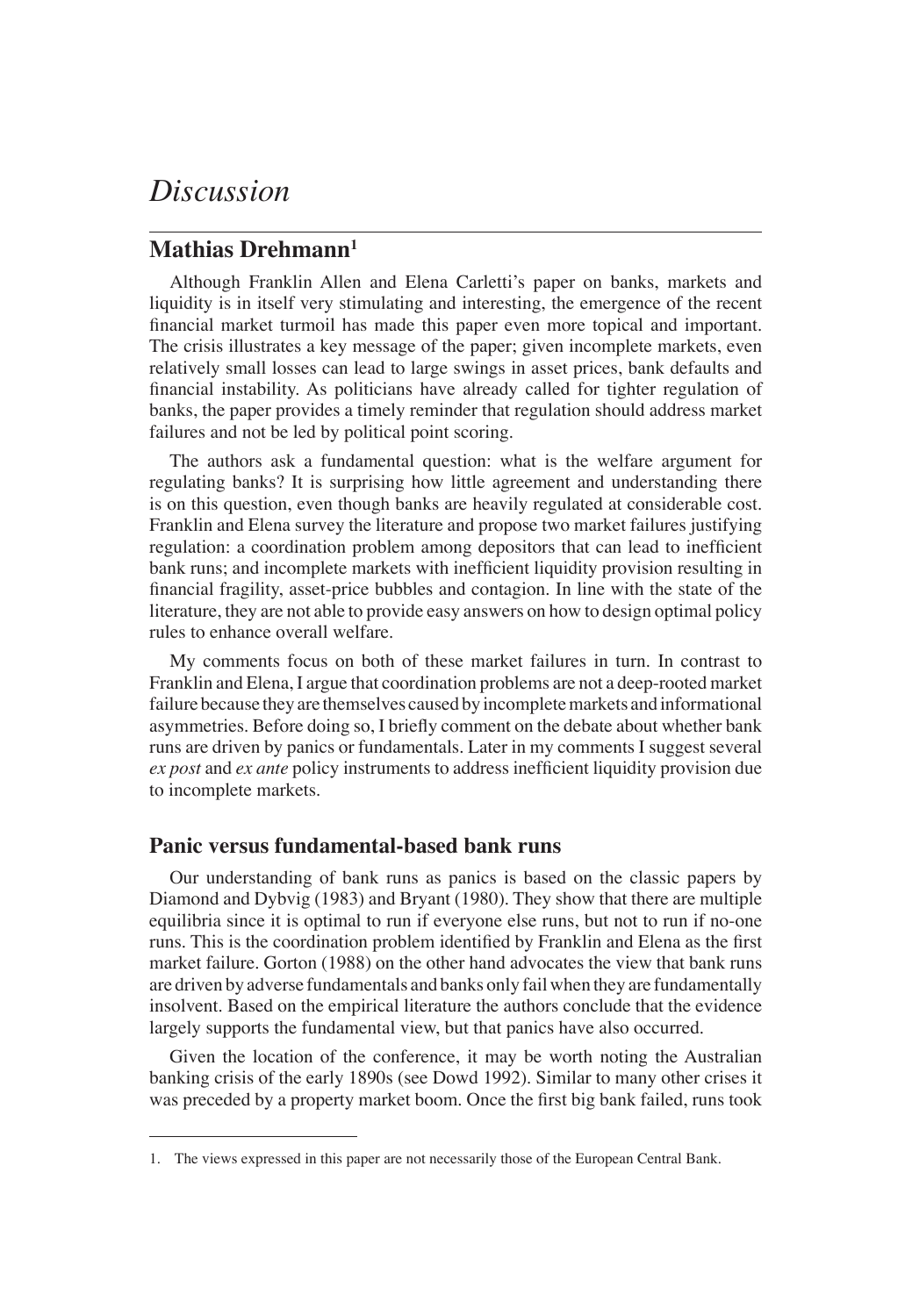place on several other institutions. However, one could also observe a flight to quality. In particular, three big banks received substantial deposit inflows. It is interesting to note that these banks had pulled out of the property market before it turned down at the end of the 1880s, suggesting that runs were driven by fundamentals, not random panics.

Discussing a banking crisis that occurred more than 100 years ago is not uncommon in the banking literature even though the structure of the current financial industry has changed substantially. This reveals a fundamental problem; crises are rare and hence limited data exist to undertake empirical analysis. I am therefore sceptical that the question of whether bank runs are driven by panics or fundamentals can be solved by looking at the empirical evidence only. However, economists have more tools than just theory or econometrics – they can also undertake economic experiments. A good example of how experiments can help to improve our understanding in this area is a study by Heinemann, Nagel and Ockenfels (2004), which assesses whether global games can solve the problem of coordination failures. As discussed by Franklin and Elena, a small amount of asymmetric information can theoretically eliminate the multiplicity of equilibria which imply the coordination problem underpinning bank runs.2 The experimental results indicate that observed behaviour does not change much, regardless of whether the experiment is based on a global games framework or more classical set-ups.

Given the importance and costs of bank regulation, it is surprising how few experiments have been undertaken. I see experimental economics as a fruitful avenue for providing more behavioural data, which could be a valuable input to the design of optimal regulation. However, it is hard to use experiments to identify the underlying market failures that justify welfare-enhancing regulation in the first place.

#### **Funding liquidity risk**

Franklin and Elena base the need for regulation on coordination problems and incomplete markets. Coordination problems can be thought of as 'funding liquidity risk' and incomplete markets as 'market liquidity risk'; concepts which are more commonly used by regulators, bankers and the press. For the purpose of this discussion, funding liquidity risk is the risk that a bank is unable to meet its obligations when due, for example, when withdrawals are unexpectedly large because of panics driven by coordination problems. Market liquidity risk is the risk that assets cannot be sold at their fair value with immediacy, for example, when markets are incomplete or characterised by inefficient liquidity provision.

The definition of funding liquidity risk already hints at an important distinction. While solvency is determined by stocks, funding liquidity is determined by flows. A bank is liquid if its cash outflows are less than its cash inflows, including income from asset sales and new borrowing. This can be written as:

<sup>2.</sup> Theoretical research into global games was initiated by Carlsson and van Damme (1993) and applied to banking crisis by Rochet and Vives (2004) and Goldstein and Pauzner (2005).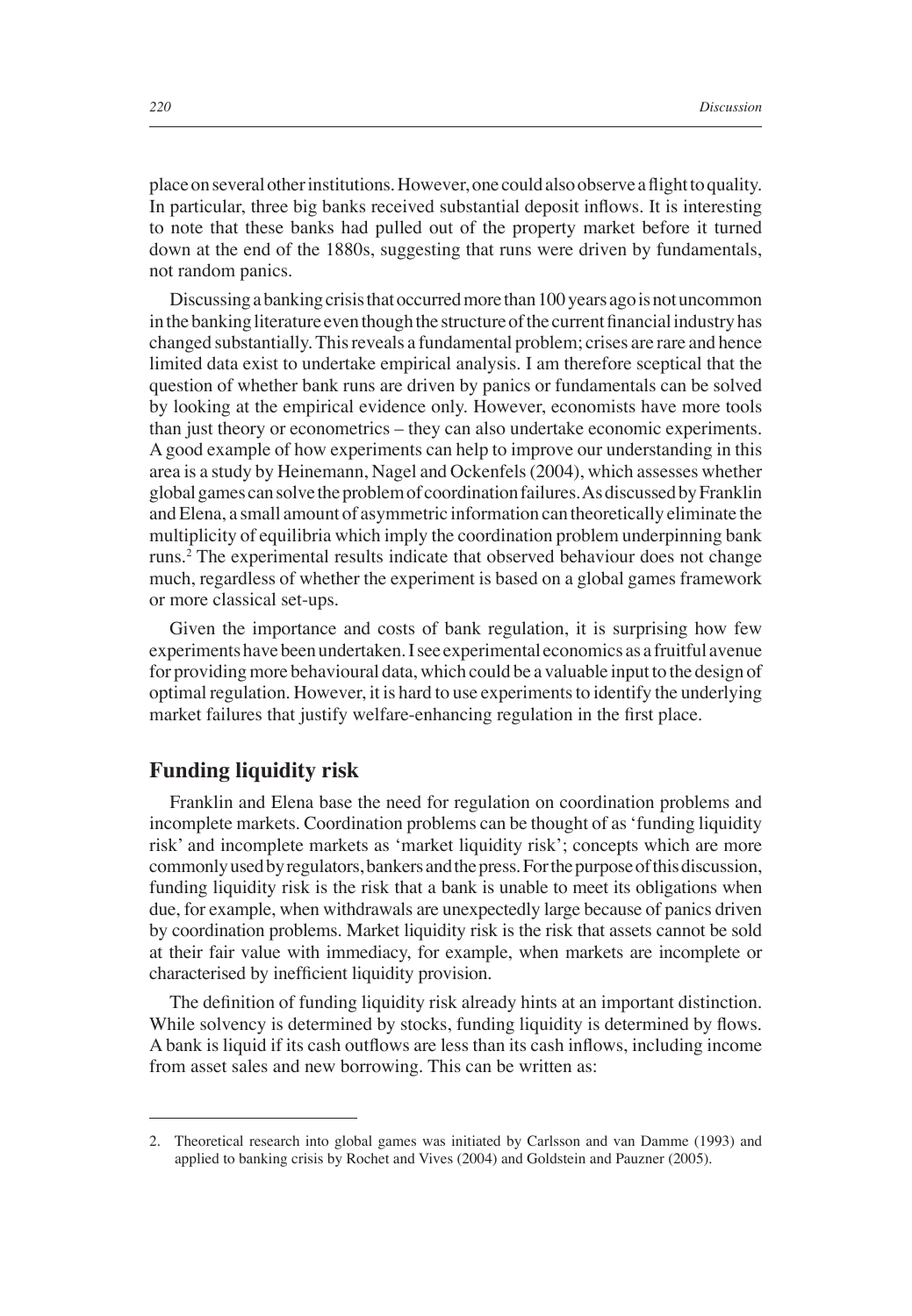$$
Cash Outflows \le Cash Inflows
$$
\n<sup>(1)</sup>

Or in more detail as:

*Express* + *Liabilities*<sub>(due)</sub> + *Assets*<sub>(new/rolled over)</sub> + *Off*-*balance Sheet*<sub>(net-liquidity demand)</sub> ≤ 
$$
(2)
$$

*Income* + *Liabilities*(*new/rolled over*) + *Assets*(*due*) + *Value of Assets Sold*

While banks' liquidity risk managers look at funding liquidity risk as a flow constraint, the theoretical literature has not done so even though most papers can easily be rephrased in this way (see Drehmann, Elliot and Kapadia 2007). Take for example Diamond and Dybvig (1983). In the second period, deposits from both early and late depositors are contractually due *- Liabilities*<sub>(*due*)</sub>. Cash or short-term assets held by banks  $-$  *Assets*<sub>(*due*)</sub>  $-$  are used to pay out early depositors.<sup>3</sup> If there is no crisis, late depositors roll over their deposits – *Liabilities*<sub>(*new/rolled over*)</sub> – so that total cash inflows equal cash outflows. But if late depositors do not roll over their deposits – that is if there is a bank run – the bank is forced to sell assets to satisfy all cash outflows. As the bank is only able to realise heavily discounted prices for their assets not enough cash can be raised, the flow constraint is not satisfied and the bank fails.

The flow constraint can also capture the downward spiral of funding and market liquidity risk (see for example Gromb and Vayanos 2002; Brunnermeier and Pedersen 2007). Suppose there is a severe drop in asset prices which induces higher margin calls. This would be captured in Equation (2) as an off-balance sheet item. If the funding liquidity of banks is a constraint, higher margin calls can only be satisfied by selling assets, which lowers asset prices further because of a lack of market liquidity. In turn this raises margin calls, leading to increased funding liquidity demands and so forth.<sup>4</sup>

It is also interesting to note that banks can adjust the flow constraint by restricting new lending or not rolling over short-term loans – Assets<sub>(new/rolled over)</sub>. Banks are reluctant to do this to safeguard their customer relationships, but they may be forced to do so in severe crises. Depending on the structure of the financial system, this channel may contribute to contagion in the interbank market. It may also aggravate the impact on the real economy if lending to non-financial firms is curtailed.

An important consideration for this discussion is that funding liquidity, and hence the coordination problem, is only a result of imperfect information and imperfect capital markets. In a world with perfect information, examining the stock of assets and liabilities of a bank is sufficient to assess its health. And solvent institutions are always able to finance random liquidity demands by borrowing from other financial institutions or the central bank. Even if borrowing is impossible, the flow

<sup>3.</sup> *Expenses*, *Income* and *Off-balance Sheet* items are all zero in the model.

<sup>4.</sup> Liquidity demand from off-balance sheet items also includes committed credit lines to companies and liquidity lines to conduits. In the recent turmoil, the latter proved to be the key transmission channel from liquidity problems in the structured credit to the interbank market.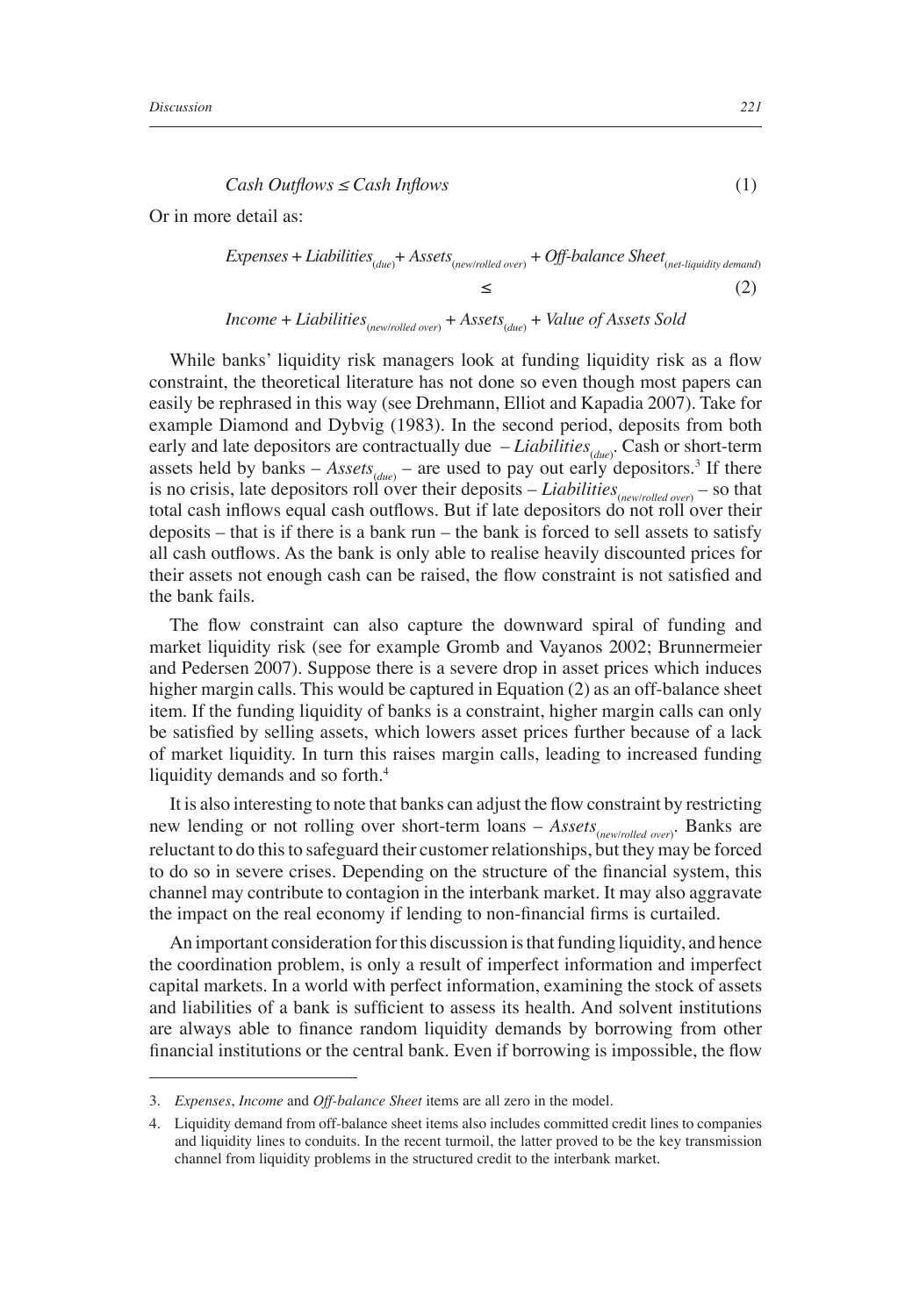constraint can never bind if the bank is fundamentally solvent – as long as the bank can sell all assets at their fair value with immediacy. In other words, if assets are liquid a bank cannot fail because of funding liquidity problems. Hence, incomplete markets and imperfect information – not coordination problems – are the underlying market failures.

## **Market liquidity**

The current crisis highlights again that funding liquidity risk can indeed be crucial for financial stability. Designing policies to address these problems requires an understanding of the impact of incomplete markets and asset-market liquidity. Unfortunately, academics and policy-makers have thus far made little progress in this respect, which means that my following remarks will be more speculative.

Optimal policy intervention can be either *ex ante* or *ex post*. One *ex ante* mechanism Franklin and Elena discuss is regulation. They cite work by Allen and Gale (2004) and Gale and Özgür (2005), which show that capital or liquidity regulations for banks can indeed improve welfare. But the information requirements are enormous, which raises questions about the practical validity of such an approach. It is important to point out that the welfare argument in Allen and Gale is based on *ex ante* risksharing rather than considering the impact of bank failures on the real economy. The latter is certainly crucial from a policy perspective even though the extent of our understanding of these issues is insufficient to formally justify bank regulation from this perspective.

Another *ex ante* mechanism widely used by central banks and regulators is communication. A large number of central banks regularly issue financial stability reports with the aim of increasing awareness of financial stability issues and influencing risk-taking behaviour by banks. In addition, central bankers frequently make speeches related to financial stability. The current crisis should give some pause for thought. Notwithstanding the fact that the asset-backed commercial paper market was not specifically highlighted as a possible vulnerability, central banks around the globe had identified complex financial products, high leverage and trading in illiquid markets as financial stability risks before the turmoil (see IMF 2007; Bank of England 2007; ECB 2007; Geithner 2007). And publications demonstrate that these calls were acknowledged by the banking industry (see CRMPG II 2005; IFRI/CRO Forum 2007). Nonetheless the crisis occurred. Can we conclude that communication had no impact? Would the crisis have been worse without financial stability reports? Maybe central bank warnings were not acted upon this time. But given that central banks made valid attempts to identify the vulnerabilities, their reputations should be enhanced. But does this mean that the private sector will be more responsive in the future?

I remain doubtful about how much communication can achieve given considerable uncertainties and the incentives for excessive risk-taking by banks. One way for communication to become more than 'cheap talk' would be to develop reliable measures of financial stability and link those measures to policy instruments such as regulations, thereby affecting banks' incentives to take risks.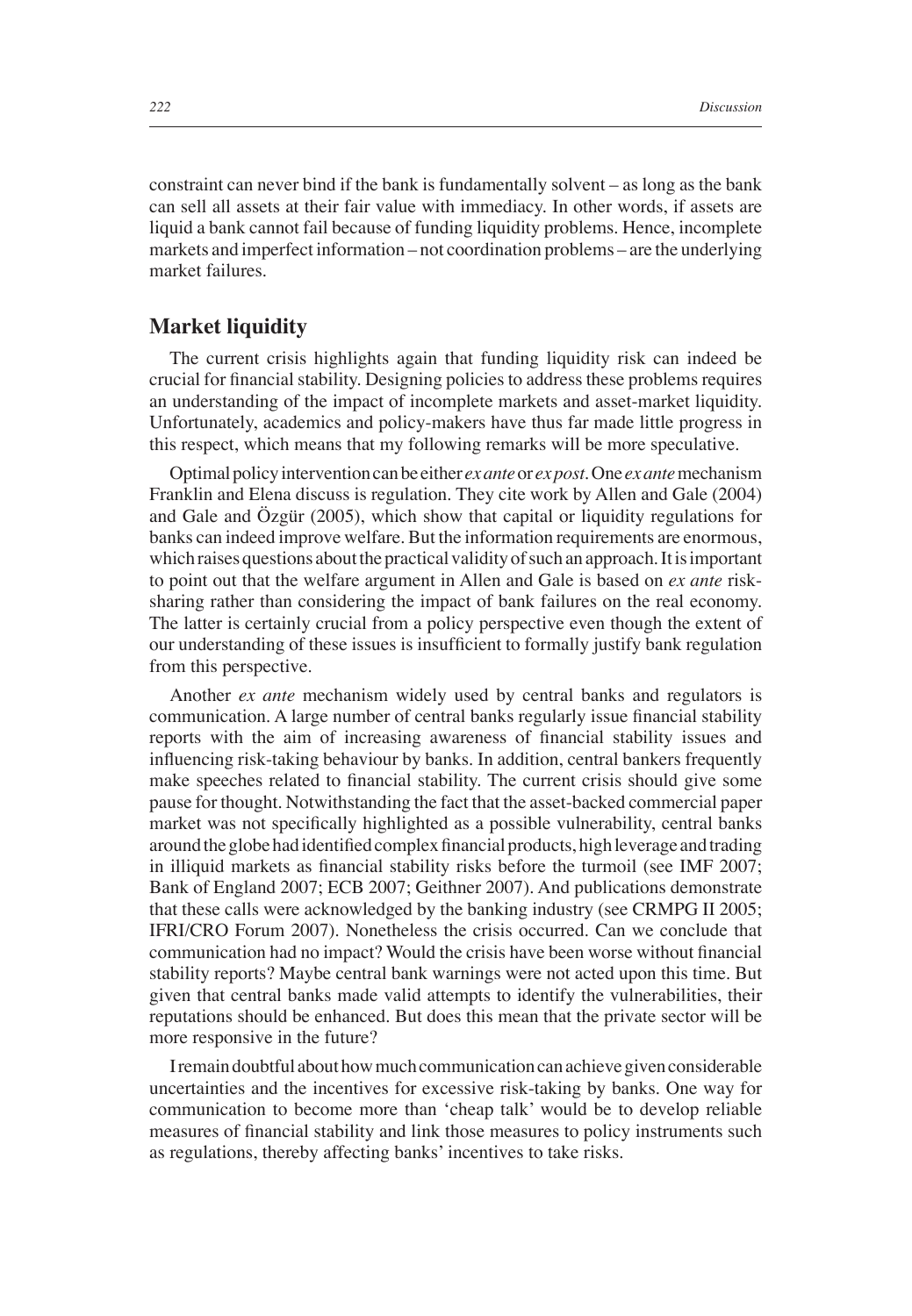Franklin and Elena briefly discuss the use of monetary policy to address financial crises. It is worth pointing out that policy-makers have a wider array of tools than simply changing interest rates, for example, they can provide liquidity with open market operations or act as 'buyer of last resort'. A simplistic reading of the emerging literature on market liquidity suggests that during market liquidity crises central banks should buy assets. This seems optimal if, for example, market illiquidity is driven by search frictions as suggested by Duffie, Gârleanu and Pedersen (2006). A central bank could prevent the drying-up of market liquidity by stepping in to buy assets when there are surprisingly high liquidity demands. It seems that market liquidity risk could also be eliminated via a buyer of last resort if markets are characterised by a 'cash in the market' constraint as discussed by Franklin and Elena. In some sense, a buyer of last resort during market crises would conceptually mirror the lender of last resort function for a bank-specific crisis.

In practice this approach clearly faces great difficulties, such as differentiating between solvency and liquidity shocks or determining the fair value of assets. It also raises moral hazard problems frequently mentioned in the context of lender of last resort interventions. However, there is a historical precedent for a central bank acting as buyer of last resort. In September 2002, the Bank of Japan initiated a stockpurchasing programme, ultimately buying stocks with a total value of 2 trillion yen from commercial banks. The rationale was to avoid the crystallisation of market liquidity risk (see Bank of Japan 2002).<sup>5</sup>

With the exception of the Bank of Japan, which acted in very exceptional circumstances, central banks generally do not buy assets during crises. However, open market operations are an interesting alternative. Rather than outright purchasing, central banks can provide liquidity against collateral using repurchase agreements which are reversed after a specific time. It is interesting to note that the provision of liquidity against collateral is a policy instrument being used in the current crisis, but hardly discussed in the literature. During a liquidity crunch this could be an optimal policy response as it provides liquidity to all players and hence could prevent asset fire sales as well as influence the mood of the market until more fundamental information is available. As repos are reversed, no excess liquidity should build up over time. This should limit inflationary pressures and negative consequences for the economy. At the same time, as transactions are collateralised it is also unclear whether open market operations induce moral hazard, especially if haircuts are set appropriately and interest rates remain at the monetary policy target level.

Ultimately, central banks can lower interest rates to curb the effects of a market liquidity crisis as they have done after the 1987 crash or LTCM crisis. As Franklin and Elena briefly discuss, the interactions between market liquidity and the macroeconomy are not well understood, making it hard to discuss optimal monetary policy intervention.

<sup>5.</sup> I would like to thank Marie Hoerova for pointing this historical episode out to me.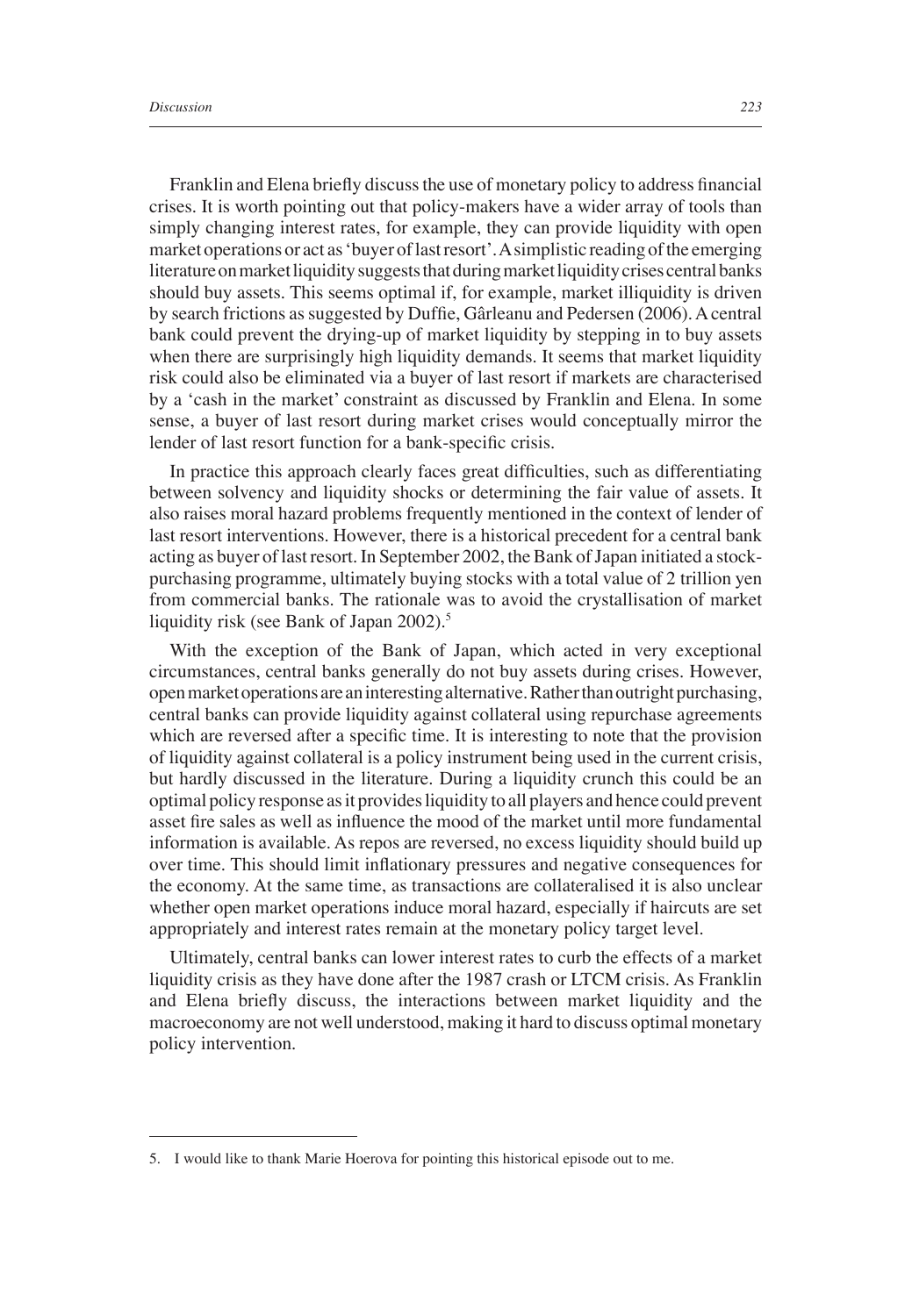#### **Conclusion**

Coordination problems are not a market failure *per se* but are themselves driven by incomplete markets and asymmetric information, which also underpin market liquidity risk. Focusing on incomplete markets and asymmetric information is therefore essential when designing optimal regulation or *ex post* policy interventions. However, more research is urgently needed to enhance our understanding of these issues; especially about the interactions between financial crises and the macroeconomy, and how monetary policy or open market operations could alleviate liquidity problems. It is unlikely that these issues will be resolved in time to guide decisions during the current turmoil. But further research will no doubt be of use when the next crisis occurs.

## **References**

- Allen F and D Gale (2004), 'Financial Intermediaries and Markets', *Econometrica*, 7(4), pp 1023–1061.
- Bank of England (2007), *Financial Stability Report*, Issue No 21.
- Bank of Japan (2002), 'Stock Purchasing Plan', web page available at <http://www.boj. or.jp/en/theme/finsys/kabu/index.htm#kohyo>.
- Brunnermeier MK and LH Pedersen (2007), 'Market Liquidity and Funding Liquidity', NBER Working Paper No 12939.
- Bryant J (1980), 'A Model of Reserves, Bank Runs, and Deposit Insurance', *Journal of Banking and Finance*, 4(4), pp 335–344.
- Carlsson H and E van Damme (1993), 'Global Games and Equilibrium Selection', *Econometrica*, 61(5), pp 989–1018.
- CRMPG (Counterparty Risk Management Policy Group) II (2005), 'Toward Greater Financial Stability: A Private Sector Perspective', Report of the CRMPG II, 27 July.
- Diamond DW and Dybvig PH (1983), 'Bank Runs, Deposit Insurance, and Liquidity', *Journal of Political Economy*, 91(3), pages 401–419.
- Dowd K (1992), *The Experience of Free Banking*, Routledge, London.
- Drehmann M, J Elliot and S Kapadia (2007), 'Funding Liquidity Risk: Potential Triggers and Systemic Implications', mimeo.
- Duffie D, N Gârleanu and LH Pedersen (2006), 'Valuation in Over-the-Counter Markets', NBER Working Paper No 12020.
- ECB (European Central Bank) (2007), *Financial Stability Review*, June.
- Gale D and O Özgür (2005), 'Are Bank Capital Ratios Too High or Too Low: Risk Aversion, Incomplete Markets and Optimal Capital Structures', *Journal of the European Economic Association*, 3(2–3), pp 690–700.
- Geithner TF (2007), 'Liquidity and Financial Markets', keynote address at the 8th Annual Risk Convention and Exhibition, Global Association of Risk Professionals, New York, 28 February.
- Goldstein I and A Pauzner (2005), 'Demand-Deposit Contracts and the Probability of Bank Runs', *Journal of Finance*, 60(3), pp 1293–1327.